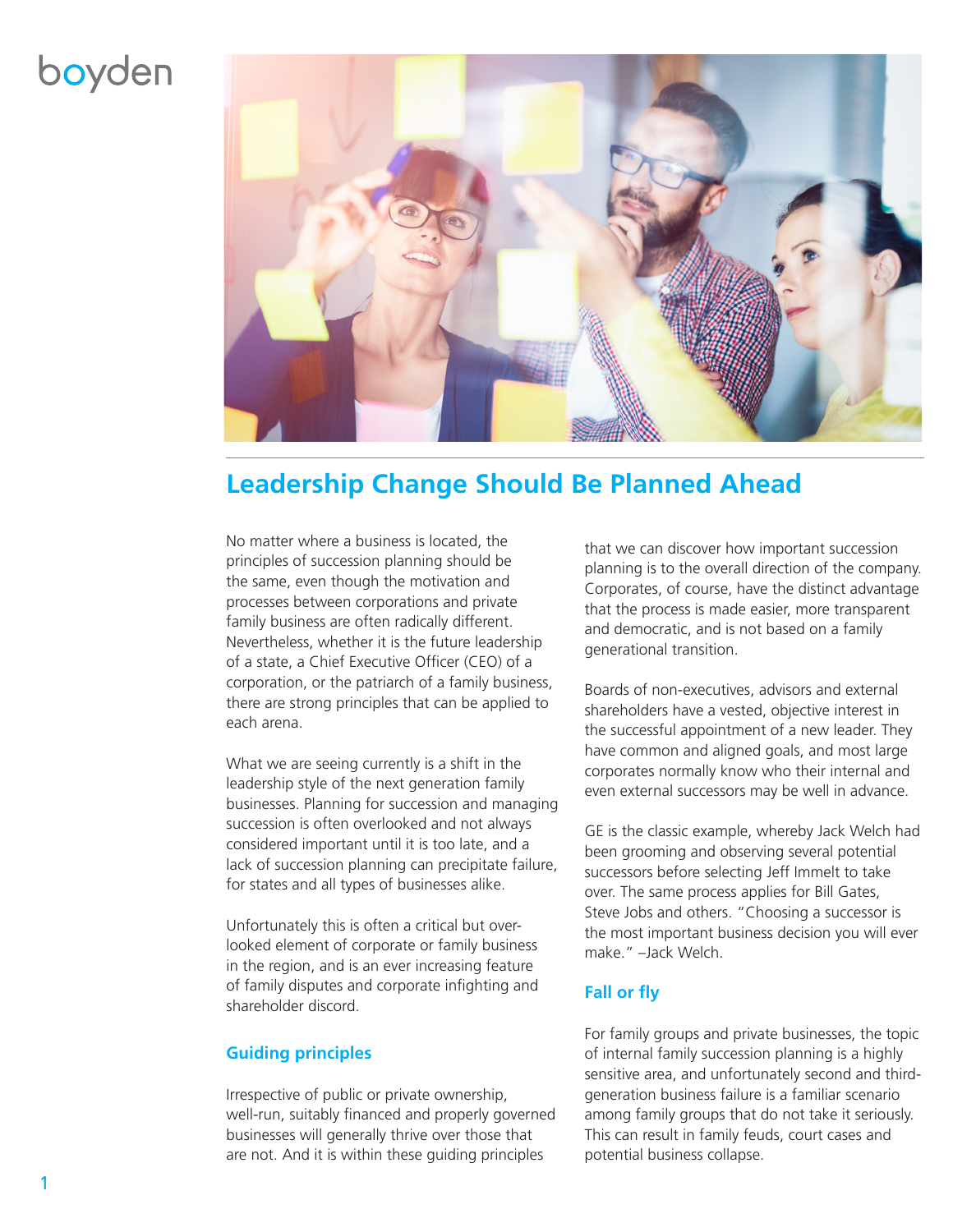# boyden

### 10 Lessons Learned from 10 Years in the Middle East

To ensure the success of any senior succession planning exercise, it is essential that the company takes a proactive approach, having, at least, a process in place and ideally an identified and assessed list of potential successors.

The key word is continuity, which privately-owned businesses often overlook. They rarely evaluate the negative impact that uncertainty can bring when the overall direction, leadership and future of a business is unclear. Often the cost of no succession planning to a business is hidden and only reveals itself when least anticipated or welcome.

If there is no succession in place in a family business, they are likely to experience some or all of the following:

- The CEO exit or demise plunges the business into crisis. With no one at the helm, panic sets in and poor decisions are made or worse, none at all.
- Chaos creates instability among all senior management and staff.
- There is a lack of direction, strategy, clarity and resolution.
- Customers will feel a lack of level of service and attention they expect.
- Organizational infighting will ensue among family members and management as they jockey for position and power.
- Competition will prey on the on the business, customers and staff.
- Eventually the business could shrink, fail, break-up or be sold.

"Statistics show that second to third-generation business survival is at most risk in the period of leadership transition. The lesson is that, number one, this management has to be at the highest class possible. Number two, they have to have a succession plan." – Prince Al Waleed bin Talal.

## **Fail to Plan, Plan to Fail**

In order to plan for the future, irrespective of the anticipated timing of change of leadership, companies should formally start to think about what the future may hold, and how the business

#### **SUCCESSION PLANNING CONTRASTING INFLUENCE: PUBLIC VERSUS PRIVATE Regional Family Business: Global Corporation:** • Emotional • Logical · Board-driven • Family-driven · Proactive and Strategic Reactive · Global talent pool · Tactical · Systematic process and • Local talent pool committee in place • No systems • Family expectations • Market expectations · Shareholder returns • Family wealth Sources: Boyden Middle East

should be run, and by whom, going forward, and design a process of dialogue to ensure that succession planning is always on the agenda. In order to achieve this, there are a number or proactive steps a business can take.

## **Prior to need**

- Talk about it Discuss it in advance with the family, advisors, and consultants. Death is inevitable and guaranteed, business continuity is not.
- Listen What role do other family members expect or want, and listen equally to non-family members who do not have the same emotive agenda.
- Watch Identify who impresses you with their skills, commitment, and attitude.
- Select Agree on one or more internal successors, pay attention to their interests, motives, strengths and weaknesses and support them via internal and external development
- Appoint Put in place an assessment process or an executive search process to identify and attract external alternatives that provide you with an independent opinion.

## **Post appointment**

- **Prepare** Have them alongside you as long as possible working in the business, let them make decisions, get involved, take the lead and set an example.
- Delegate Relinquish power, give them room early to lead and make mistakes.

## **THE KEY PILLARS OF CORPORATE BUSINESS SUCCESS**



- or preservation • Family code/ family office
- · Internal or external succession plan
- Future plan
- Sources: Boyden Middle East

fographic: Marx Amante